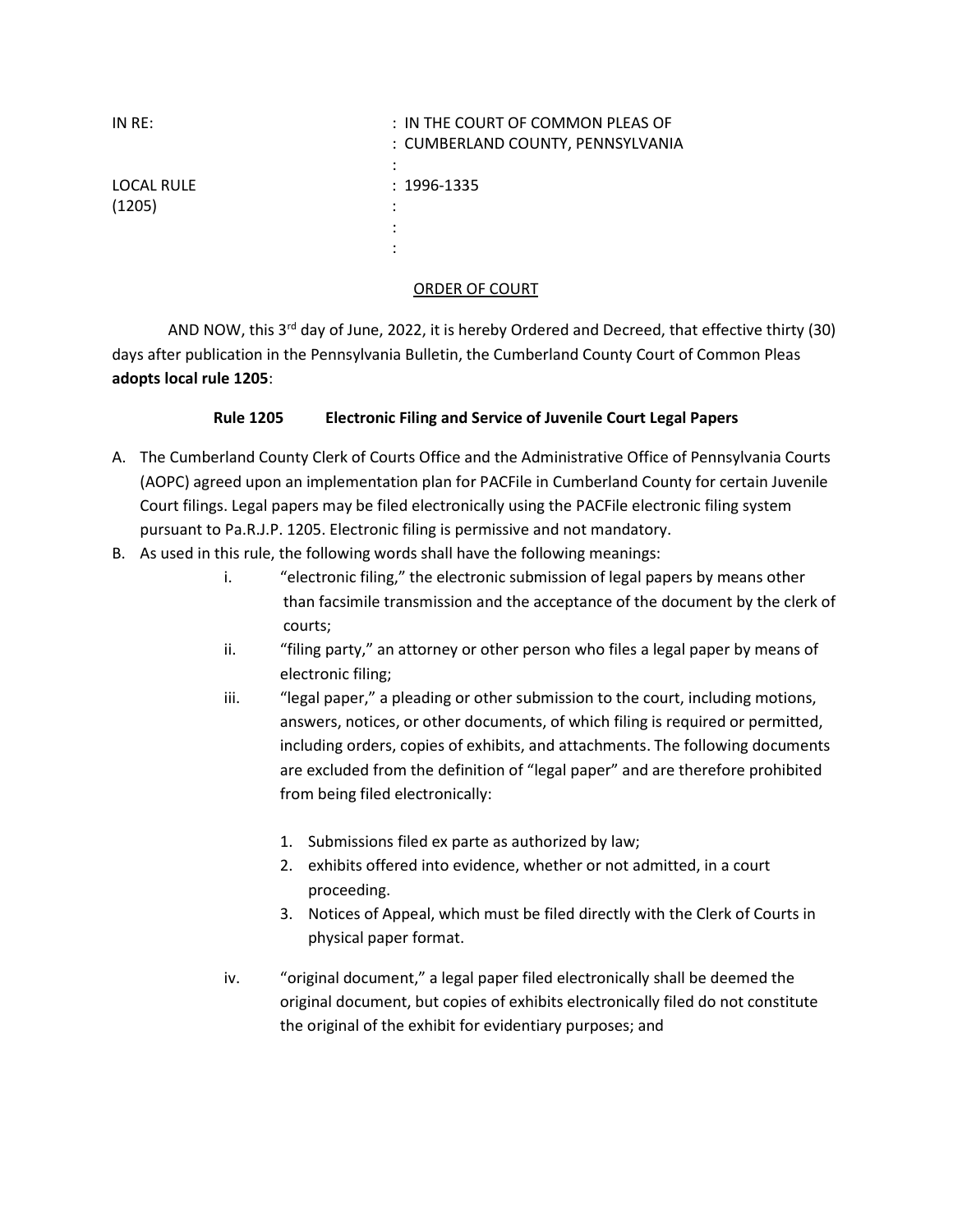- v. "the system," the PACFile electronic filing system, developed and administered by the Administrative Office of Pennsylvania Courts, is the exclusive system for electronic filing.
- C. Attorneys or self-represented parties who file legal papers electronically must establish a PACFile account using the Unified Judicial System of Pennsylvania Web Portal. Pursuant to Pennsylvania Rule of Juvenile Court Procedure 1205(D)(2), the establishment of a PACFile account constitutes consent to participate in electronic filing, including acceptance of service electronically of any document filed using PACFile.
- D. All filings shall comply with the Case Records Public Access Policy of the Unified Judicial System of Pennsylvania.
- E. Service of Legal Papers.
	- a. Attorneys or self-represented parties who are unable or unwilling to participate in electronic filing of documents are permitted to file and serve the legal papers in a physical paper format and be served legal papers in a physical format which were electronically filed. Attorneys or self-represented parties who file a proposed court order electronically or in a physical paper format must include a complete distribution legend listing the names and addresses of all parties required to be served with a paper copy.
	- b. Service of legal papers on any attorney or party who has not established an account as provided in subsection (C) of this rule shall be made in accordance with Pa.R.J.C.P. 1167(B) and 1345(B). This applies to the service of court orders which shall be served by the Clerk of Courts. Orders in need of distribution to parties not automatically served via PACFile must be filed with the Clerk of Courts office with a complete distribution legend listing the names and addresses of all parties required to be served with a paper copy.

The Cumberland County District Court Administrator is Ordered and Directed to do the following:

 1. File one (1) copy to the Administrative Office of Pennsylvania Courts via email to adminrules@pacourts.us.

 2. File two (2) paper copies and one (1) electronic copy in a Microsoft Word format only to bulletin@palrb.us with the Legislative Reference Bureau for publication in the Pennsylvania Bulletin.

3. Publish these Rules on the Cumberland County Court website at www.ccpa.net.